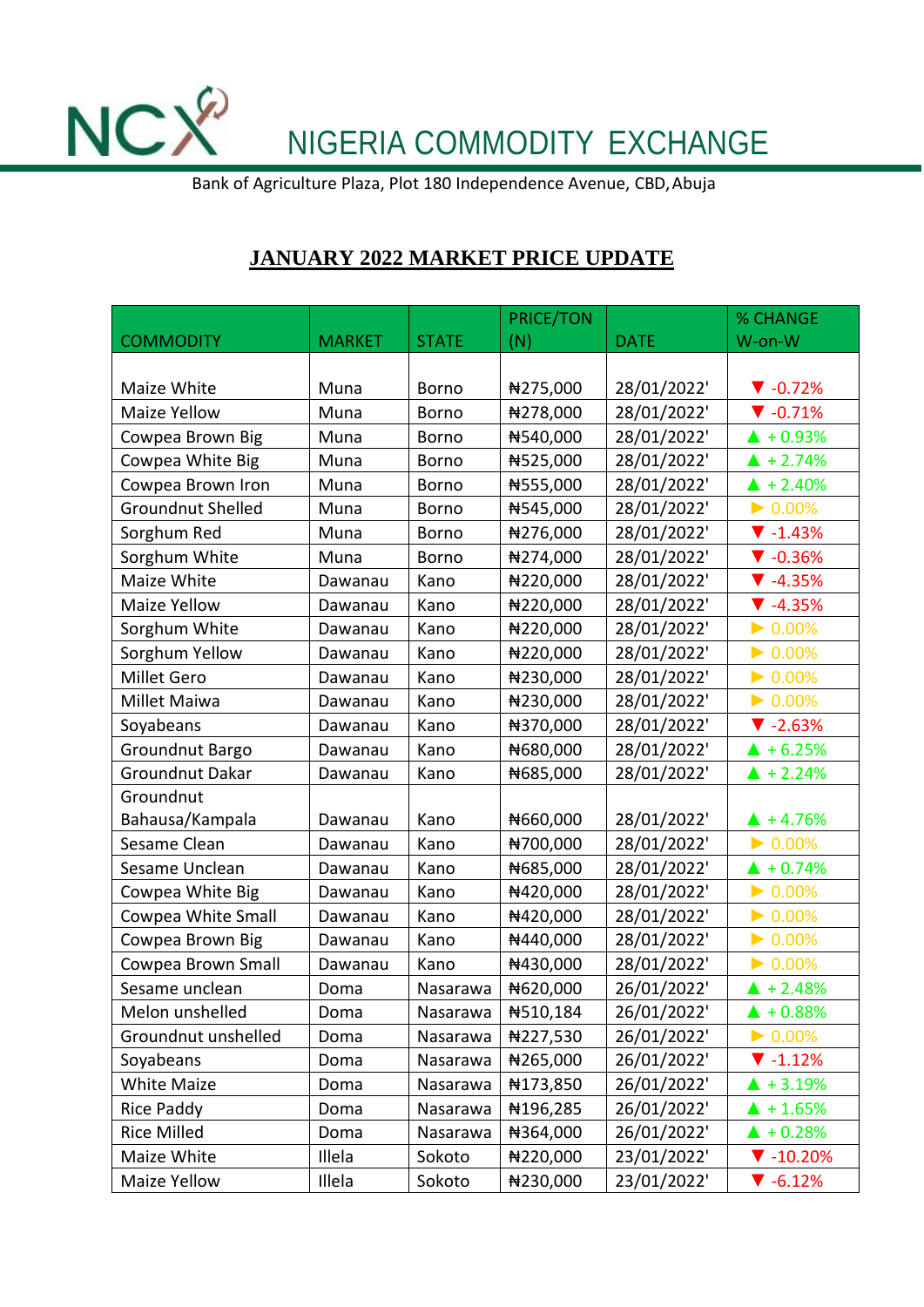| Sorghum Red                | Illela   | Sokoto | ₦225,000 | 23/01/2022' | $\blacktriangledown$ -6.25% |
|----------------------------|----------|--------|----------|-------------|-----------------------------|
| Sorghum White              | Illela   | Sokoto | ₦225,000 | 23/01/2022' | $\blacktriangledown$ -2.17% |
| <b>Millet Gero</b>         | Illela   | Sokoto | ₦240,000 | 23/01/2022' | $\triangle$ + 0.84%         |
| Millet Maiwa               | Illela   | Sokoto | #240,000 | 23/01/2022' | $\triangle$ + 0.84%         |
| Soyabeans                  | Illela   | Sokoto | ₦400,000 | 23/01/2022' | $\triangle$ + 5.26%         |
| <b>Groundnut Shelled</b>   | Illela   | Sokoto | ₦620,000 | 23/01/2022' | $\blacktriangledown$ -3.88% |
| Cowpea White Small         | Illela   | Sokoto | ₦400,000 | 23/01/2022' | $\blacktriangledown$ -1.23% |
| Maize White                | Saminaka | Kaduna | ₦211,000 | 26/01/2022' | $\blacktriangledown$ -0.47% |
| Maize Yellow               | Saminaka | Kaduna | #214,000 | 26/01/2022' | $\triangle$ + 2.88%         |
| Sorghum Red                | Saminaka | Kaduna | ₦210,000 | 26/01/2022' | $\triangle$ + 0.96%         |
| Sorghum White              | Saminaka | Kaduna | #212,000 | 26/01/2022' | $\triangle$ + 1.44%         |
| Rice Paddy                 | Saminaka | Kaduna | #164,000 | 26/01/2022' | $\triangleright$ 0.00%      |
| <b>Rice Miled</b>          | Saminaka | Kaduna | #412,000 | 26/01/2022' | $\blacktriangledown$ -2.83% |
| <b>Groundnut Unshelled</b> | Saminaka | Kaduna | #164,000 | 26/01/2022' | $\triangle$ + 1.86%         |
| Cowpea White-Big           | Saminaka | Kaduna | #378,000 | 26/01/2022' | $\blacktriangledown$ -1.56% |
| Cowpea Brown-Big           | Saminaka | Kaduna | ₦386,000 | 26/01/2022' | $\blacktriangledown$ -4.46% |
| Soyabean                   | Saminaka | Kaduna | ₦354,000 | 26/01/2022' | $\blacktriangledown$ -1.12% |
| Maize White                | Kantudu  | Gombe  | #200,000 | 26/01/2022' | $\blacktriangledown$ -4.76% |
| Maize Yellow               | Kantudu  | Gombe  | #200,000 | 26/01/2022' | $\blacktriangledown$ -9.09% |
| Rice Paddy                 | Kantudu  | Gombe  | #145,000 | 26/01/2022' | $\blacktriangledown$ -3.33% |
| Rice Milled - Jamila       | Kantudu  | Gombe  | #450,000 | 26/01/2022' | $\triangle$ + 7.14%         |
| Rice Milled - Normal       | Kantudu  | Gombe  | ₦390,000 | 26/01/2022' | $\triangle$ + 2.63%         |
| Sorghum White              | Kantudu  | Gombe  | ₦190,000 | 26/01/2022' | $\blacktriangledown$ -5.00% |
| Sorghum Red                | Kantudu  | Gombe  | ₦200,000 | 26/01/2022' | $\triangleright$ 0.00%      |
| <b>Millet Gero</b>         | Kantudu  | Gombe  | #210,000 | 26/01/2022' | $\blacktriangledown$ -4.55% |
| Millet Maiwa               | Kantudu  | Gombe  | #230,000 | 26/01/2022' | $\triangle$ + 4.55%         |
| Soyabeans                  | Kantudu  | Gombe  | ₦380,000 | 26/01/2022' | $\triangle$ + 5.56%         |
| Cowpea White Iron          | Kantudu  | Gombe  | ₦410,000 | 26/01/2022' | $\blacktriangledown$ -2.38% |
| Cowpea Brown Iron          | Kantudu  | Gombe  | ₦450,000 | 26/01/2022' | $\triangleright$ 0.00%      |
| Cowpea Honey               | Kantudu  | Gombe  | #450,000 | 26/01/2022' | $\triangleright$ 0.00%      |
| Cowpea Normal              | Kantudu  | Gombe  | #350,000 | 26/01/2022' | $\blacktriangledown$ -7.89% |
| Groundnut Kampala          | Kantudu  | Gombe  | #550,000 | 26/01/2022' | $\triangle$ + 7.84%         |
| Groundnut Yakasa           | Kantudu  | Gombe  | N460,000 | 26/01/2022' | $\triangle$ + 24.32%        |
| Groundnut Konkoso          | Kantudu  | Gombe  | #550,000 | 26/01/2022' | $\triangle$ + 7.84%         |
| <b>Bambara Nut</b>         | Kantudu  | Gombe  | #570,000 | 26/01/2022' | $\triangle$ + 16.33%        |
| Sesame Cleaned             | Kantudu  | Gombe  | #550,000 | 26/01/2022' | $\triangleright$ 0.00%      |
|                            | Mutum    |        |          |             |                             |
| Maize White                | Biu      | Taraba | ₦199,700 | 27/01/2021' | $\triangle$ + 2.73%         |
|                            | Mutum    |        |          |             |                             |
| Maize Yellow               | Biu      | Taraba | ₦204,400 | 27/01/2021' | $\triangle$ + 2.35%         |
|                            | Mutum    |        |          |             |                             |
| Sorghum Red                | Biu      | Taraba | ₦204,700 | 27/01/2021' | $\triangle$ + 0.15%         |
|                            | Mutum    |        |          |             |                             |
| Soyabeans                  | Biu      | Taraba | #369,400 | 27/01/2021' | $\triangleright$ 0.00%      |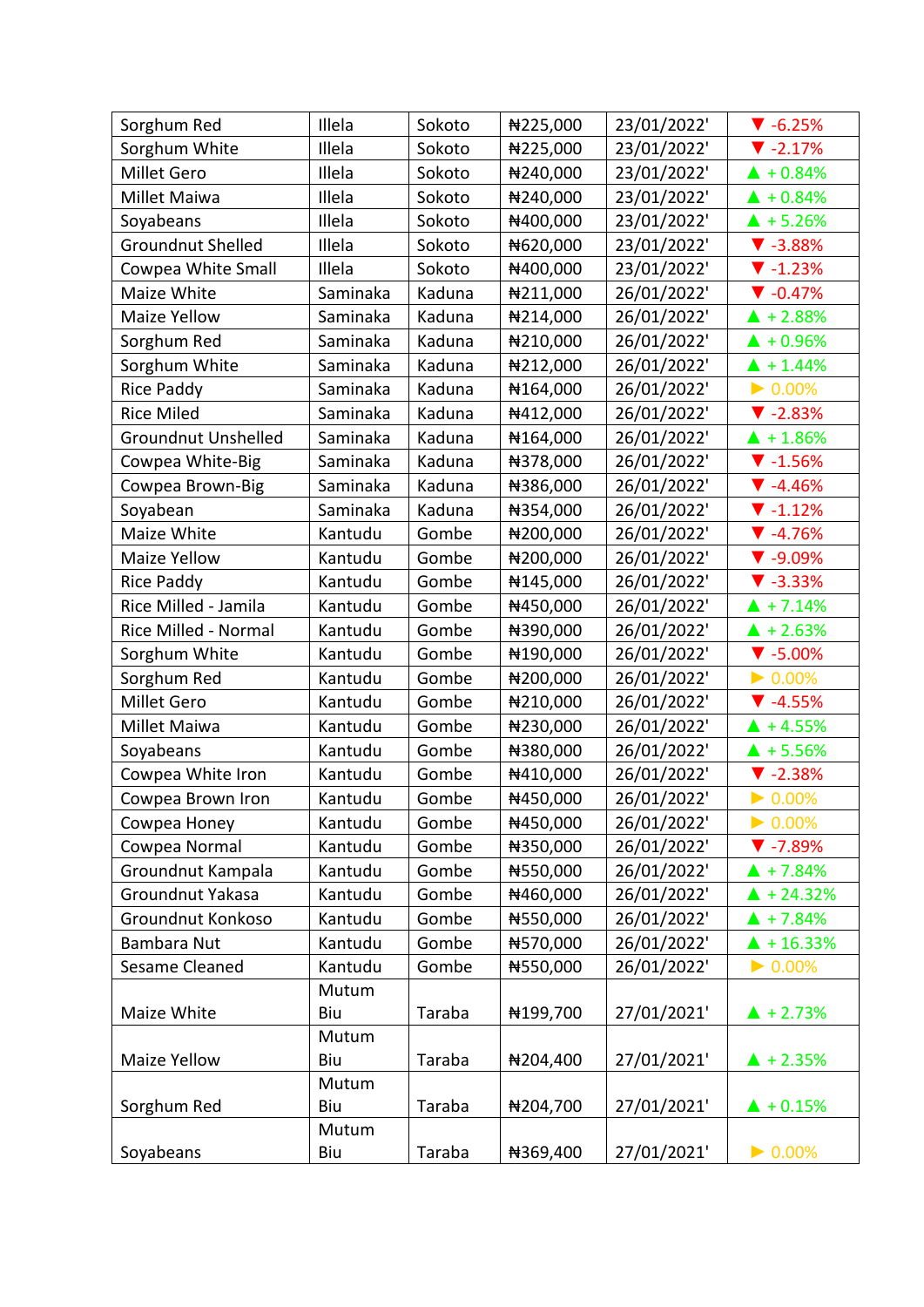|                          | Mutum     |         |          |             |                              |
|--------------------------|-----------|---------|----------|-------------|------------------------------|
| <b>Groundnut Shelled</b> | Biu       | Taraba  | #549,500 | 27/01/2021' | $\triangleright$ 0.00%       |
|                          | Mutum     |         |          |             |                              |
| Melon Unshelled          | Biu       | Taraba  | ₦439,400 | 27/01/2021' | $\triangle$ + 0.07%          |
|                          | Mutum     |         |          |             |                              |
| <b>Rice Paddy</b>        | Biu       | Taraba  | #159,900 | 27/01/2021' | $\triangle$ + 3.56%          |
|                          | Mutum     |         |          |             |                              |
| Sesame Clean             | Biu       | Taraba  | ₦474,400 | 27/01/2021' | $\triangle$ + 1.04%          |
|                          | Mutum     |         |          |             |                              |
| <b>Millet Gero</b>       | Biu       | Taraba  | #229,500 | 27/01/2021' | $\triangle$ + 2.27%          |
|                          | Mutum     |         |          |             |                              |
| Cowpea White Big         | Biu       | Taraba  | ₦409,700 | 27/01/2021' | $\triangle$ + 2.45%          |
|                          | Mutum     |         |          |             |                              |
| Cowpea White Iron        | Biu       | Taraba  | ₦499,700 | 27/01/2021' | $\triangleright$ 0.00%       |
| Maize White              | Mangu     | Plateau | #155,000 | 28/01/2022' | $\blacktriangledown$ -18.42% |
| <b>Maize Yellow</b>      | Mangu     | Plateau | #160,000 | 28/01/2022' | $\blacktriangledown$ -18.78% |
| Sorghum White            | Mangu     | Plateau | ₦300,000 | 28/01/2022' | $\blacktriangledown$ -14.29% |
| Sorghum Red              | Mangu     | Plateau | ₦300,000 | 28/01/2022' | $\nabla - 14.29%$            |
| Millet Gero              | Mangu     | Plateau | ₦346,000 | 28/01/2022' | $\blacktriangledown$ -1.14%  |
| Millet Maiwa             | Mangu     | Plateau | #340,000 | 28/01/2022' | $\blacktriangledown$ -2.86%  |
| Soyabeans                | Mangu     | Plateau | ₦450,000 | 28/01/2022' | $\blacktriangledown$ -10.00% |
| Popcorn                  | Mangu     | Plateau | ₦270,000 | 28/01/2022' | $\blacktriangledown$ -30.41% |
| Groundnut Red            | Mangu     | Plateau | #564,000 | 28/01/2022' | $\blacktriangledown$ -24.80% |
| Groundnut                |           |         |          |             |                              |
| Maizane/Kampala          | Mangu     | Plateau | ₦600,000 | 28/01/2022' | $\blacktriangledown$ -20.00% |
| <b>Rice Milled</b>       | Mangu     | Plateau | N606,000 | 28/01/2022' | $\blacktriangledown$ -1.30%  |
| Bambara Nut              | Mangu     | Plateau | N650,000 | 28/01/2022' | $\blacktriangledown$ -19.75% |
| Maize White              | Mile '12' | Lagos   | ₦270,000 | 28/01/2022' | $\triangle$ + 3.85%          |
| Maize Yellow             | Mile '12' | Lagos   | ₦270,000 | 28/01/2022' | $\triangle$ + 3.85%          |
| Sorghum Red              | Mile '12' | Lagos   | ₦280,000 | 28/01/2022' | $\blacktriangledown$ -6.67%  |
| Sorghum White            | Mile '12' | Lagos   | #280,000 | 28/01/2022' | $\blacktriangledown$ -6.67%  |
| Millet/Maiwa             | Mile '12' | Lagos   | ₦260,000 | 28/01/2022' | $\triangleright$ 0.00%       |
| Millet/Gero              | Mile '12' | Lagos   | ₦280,000 | 28/01/2022' | $\blacktriangle$ + 12.00%    |
| Groundnut Red            | Mile '12' | Lagos   | N650,000 | 28/01/2022' | $\triangle$ + 18.18%         |
| Groundnut Campala        | Mile '12' | Lagos   | ₦650,000 | 28/01/2022' | $\triangle$ + 18.18%         |
| Cowpea Brown Oloyin      |           |         |          |             |                              |
| (Niger)                  | Mile '12' | Lagos   | #550,000 | 28/01/2022' | $\triangle$ + 10.00%         |
| Cowpea Brown Oloyin      |           |         |          |             |                              |
| (Maiduguri)              | Mile '12' | Lagos   | ₦720,000 | 28/01/2022' | $\triangle$ + 2.86%          |
| Cowpea Brown Olotu       |           |         |          |             |                              |
| (Maiduguri)              | Mile '12' | Lagos   | ₦730,000 | 28/01/2022' | $\triangle$ + 4.29%          |
| Cowpea Brown Olotu       |           |         |          |             |                              |
| (Niger)                  | Mile '12' | Lagos   | #550,000 | 28/01/2022' | $\triangleright$ 0.00%       |
| Cowpea White             |           |         |          |             |                              |
| (Gombe)                  | Mile '12' | Lagos   | #550,000 | 28/01/2022' | $\triangleright$ 0.00%       |
| Soyabeans                | Mile '12' | Lagos   | ₦400,000 | 28/01/2022' | $\triangleright$ 0.00%       |